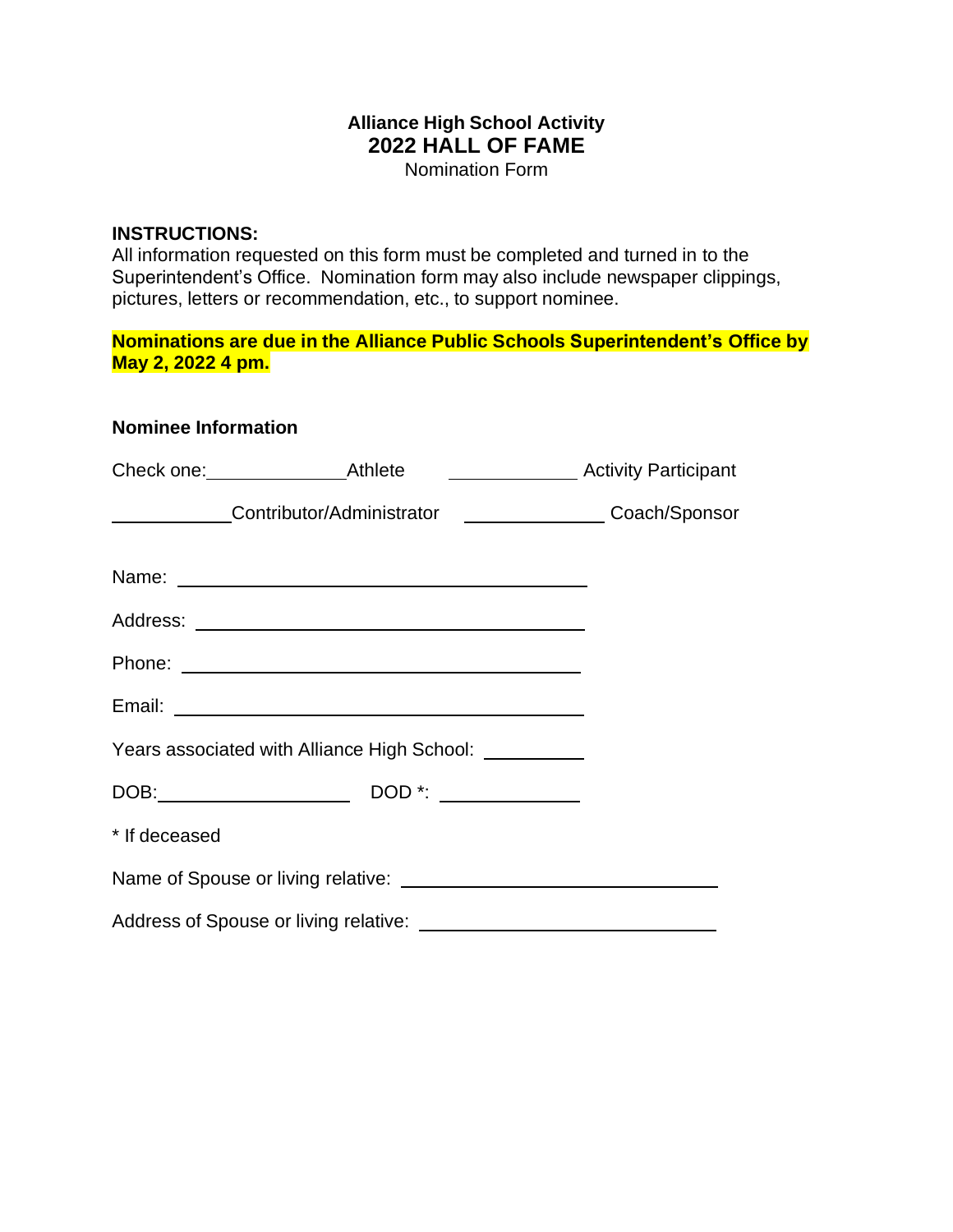## **Section I – Athlete/Activity Participant Nomination Only**

*Give complete details concerning all sports/activities that nominee participated in, the years in which they participated, specific performances, letters earned, records, etc. Also, include details of high school and post high school athletic/activity honors, awards, and recognition that the nominee earned while participating (All-Conference, All-District, All-State, etc.).*

1. High School

2. College/University

3. Professional Athletics/Activities

4. Other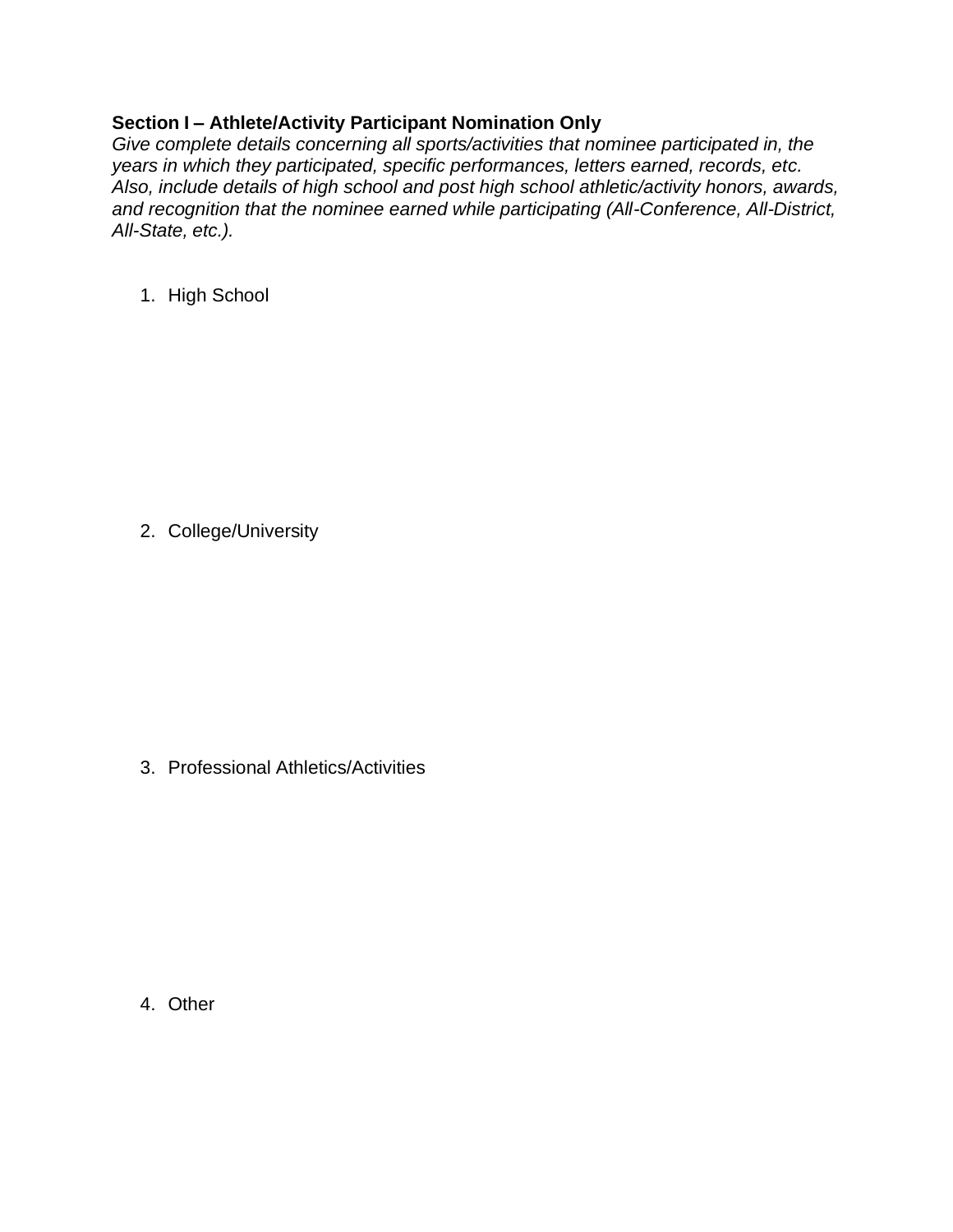Section II – Coach/Sponsor Nomination Only

1. Coaching/Sponsoring History *Please include all past and current coaching/sponsoring positions, activities/sports coached, schools coached/sponsored at, and dates of all coaching/sponsoring positions.*

2. Honors and Accomplishments *Include success of teams and individuals cached/sponsored, team awards, coaching/sponsoring awards, championships, etc.*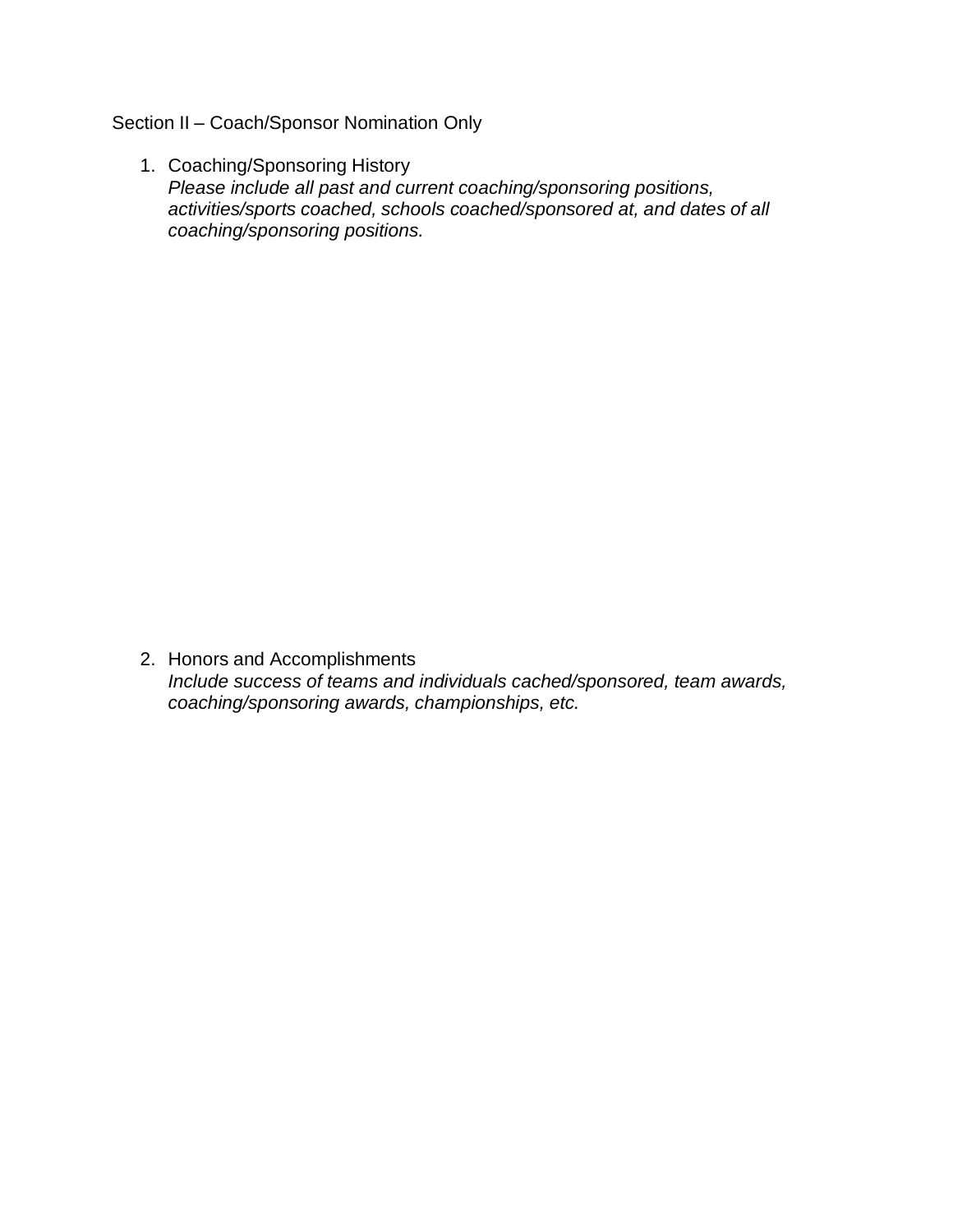## Section III – Contributor/Administrator Nomination Only

1. History with Alliance High School Activities *Please include all significant contributions, years of contributions/service and the nominee's role of the contributions*

*2.* Summarize the impact nominee has had on athletics/activities at Alliance